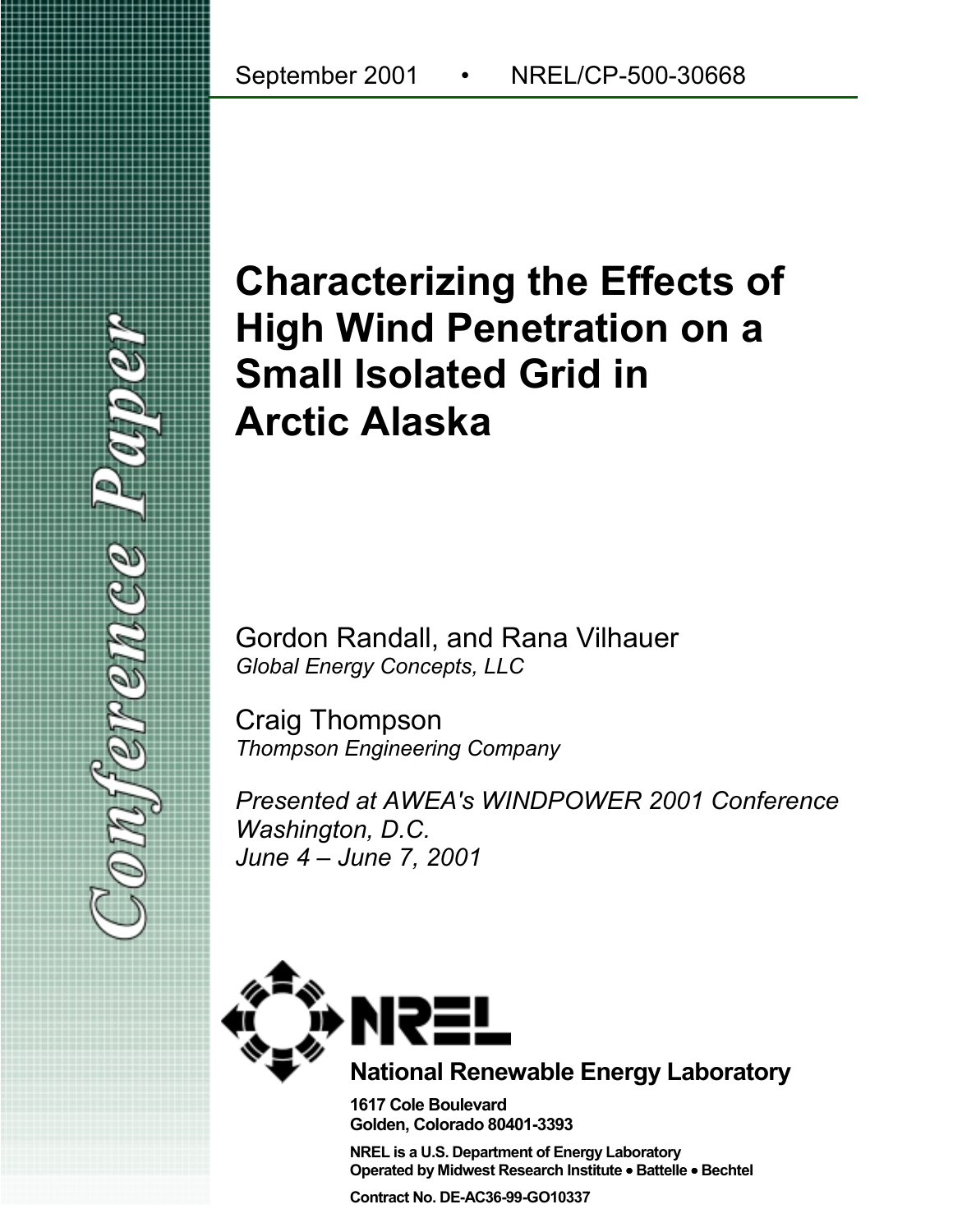#### **NOTICE**

The submitted manuscript has been offered by an employee of the Midwest Research Institute (MRI), a contractor of the US Government under Contract No. DE-AC36-99GO10337. Accordingly, the US Government and MRI retain a nonexclusive royalty-free license to publish or reproduce the published form of this contribution, or allow others to do so, for US Government purposes.

This report was prepared as an account of work sponsored by an agency of the United States government. Neither the United States government nor any agency thereof, nor any of their employees, makes any warranty, express or implied, or assumes any legal liability or responsibility for the accuracy, completeness, or usefulness of any information, apparatus, product, or process disclosed, or represents that its use would not infringe privately owned rights. Reference herein to any specific commercial product, process, or service by trade name, trademark, manufacturer, or otherwise does not necessarily constitute or imply its endorsement, recommendation, or favoring by the United States government or any agency thereof. The views and opinions of authors expressed herein do not necessarily state or reflect those of the United States government or any agency thereof.

Available electronically at http://www.doe.gov/bridge

Available for a processing fee to U.S. Department of Energy and its contractors, in paper, from:

U.S. Department of Energy Office of Scientific and Technical Information P.O. Box 62 Oak Ridge, TN 37831-0062 phone: 865.576.8401 fax: 865.576.5728 email: reports@adonis.osti.gov

Available for sale to the public, in paper, from: U.S. Department of Commerce National Technical Information Service 5285 Port Royal Road Springfield, VA 22161 phone: 800.553.6847 fax: 703.605.6900 email: orders@ntis.fedworld.gov online ordering: http://www.ntis.gov/ordering.htm

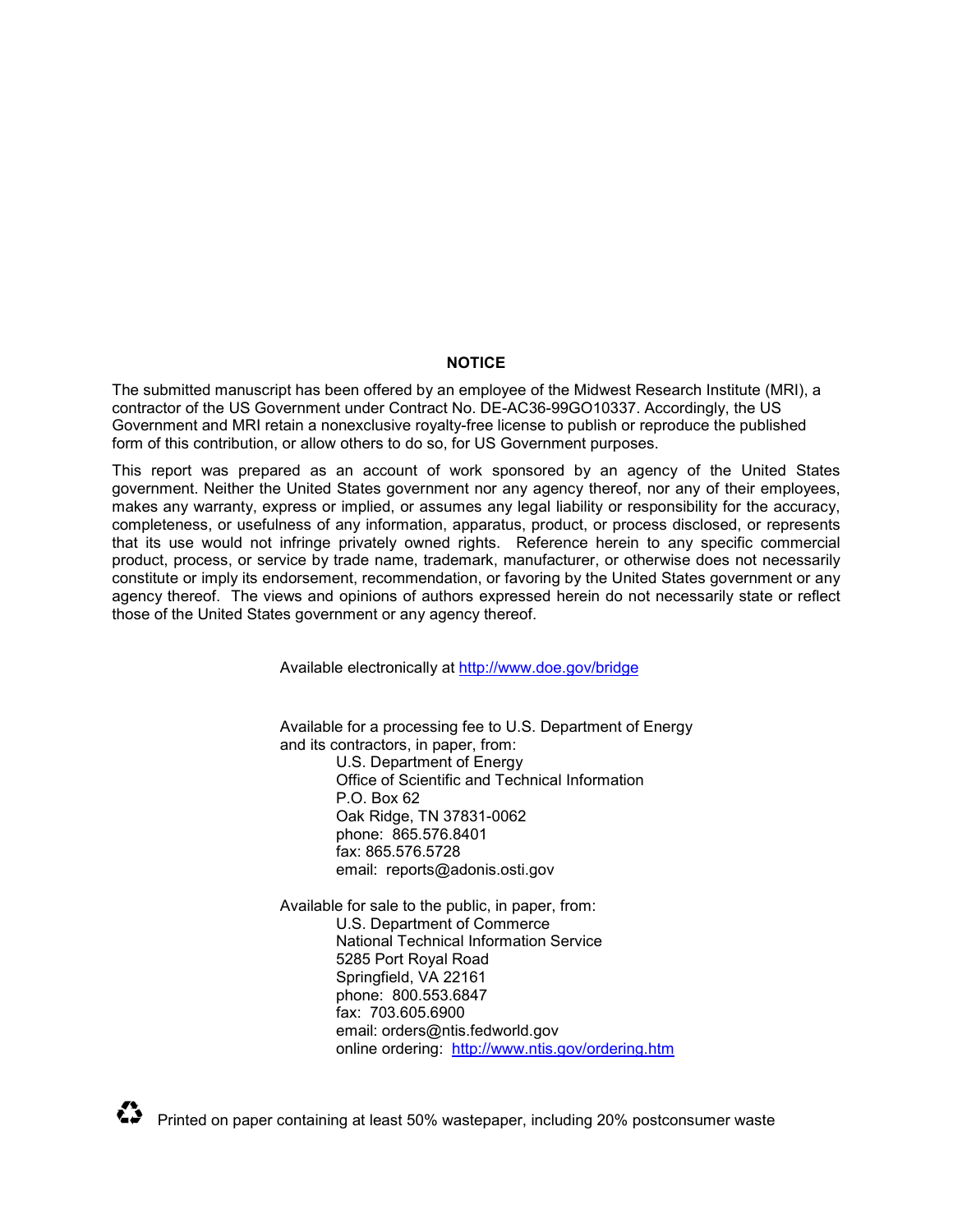## **CHARACTERIZING THE EFFECTS OF HIGH WIND PENETRATION ON A SMALL ISOLATED GRID IN ARCTIC ALASKA**

Gordon Randall and Rana Vilhauer Global Energy Concepts, LLC 5729 Lakeview Dr. NE, Suite 100 Kirkland, WA 98033 USA grandall@globalenergyconcepts.com rvilhauer@globalenergyconcepts.com

Craig Thompson Thompson Engineering Company 721 Sesame Street, Suite 2B Anchorage, AK 99503 teco@gci.net

# **Abstract**

Utilities have historically assumed that wind penetration levels of more than 25-30% would result in system instability. Higher levels of wind penetration were expected to cause serious stability and reliability problems in both the generation and distribution systems. Because wind penetration levels in the United States have generally been much lower, little data have been available to determine if such problems actually occur.

This paper examines the operating characteristics of the wind-diesel system in Kotzebue, Alaska, operated by Kotzebue Electric Association (KEA). KEA began incorporating wind power into its 100% diesel generating system in 1997 with three 66 kW wind turbines. In 1999, KEA added another seven 66 kW turbines, resulting in the current wind capacity of 660 kW. KEA is in the process of expanding its wind project again and ultimately expects to operate 2-3 MW of wind capacity. With a peak load of approximately 4 MW and a minimum load of approximately 1.6 MW, the wind penetration is significant. KEA is currently experiencing greater than 35% wind penetration, sometimes for several consecutive hours. This paper discusses the observed wind penetration at KEA and evaluates the effects of wind penetration on power quality on the KEA grid.

# **Introduction**

The KEA wind power plant is a 0.66 MW facility of small commercial-scale wind turbines. The project consists of 10 AOC 15/50 66 kW fixed-speed, stall-controlled wind turbines manufactured by Atlantic Orient Corporation (AOC) of Norwich, Vermont. The AOC 15/50 is a three-bladed, downwind turbine with a 15-m (49-ft) rotor diameter installed on 24.4-m (80-ft) lattice towers on piling foundations, resulting in a hub height of approximately 26.5 m (87 ft). The KEA wind power project joined the U.S. Department of Energy/Electric Power Research Institute (DOE-EPRI) Wind Turbine Verification Program (TVP) as an associate project in 1997. Additional information about the KEA wind project performance and operating experience is reported by EPRI[1].

KEA's project site is located on the tip of the Baldwin Peninsula approximately 42 km (26 mi) north of the Arctic Circle on the northwest coast of Alaska near the town of Kotzebue. With a population of approximately 3,000 residents, Kotzebue is the largest community in northwestern Alaska and serves as the economic, governmental, medical, communication, and transportation hub for the 11 communities in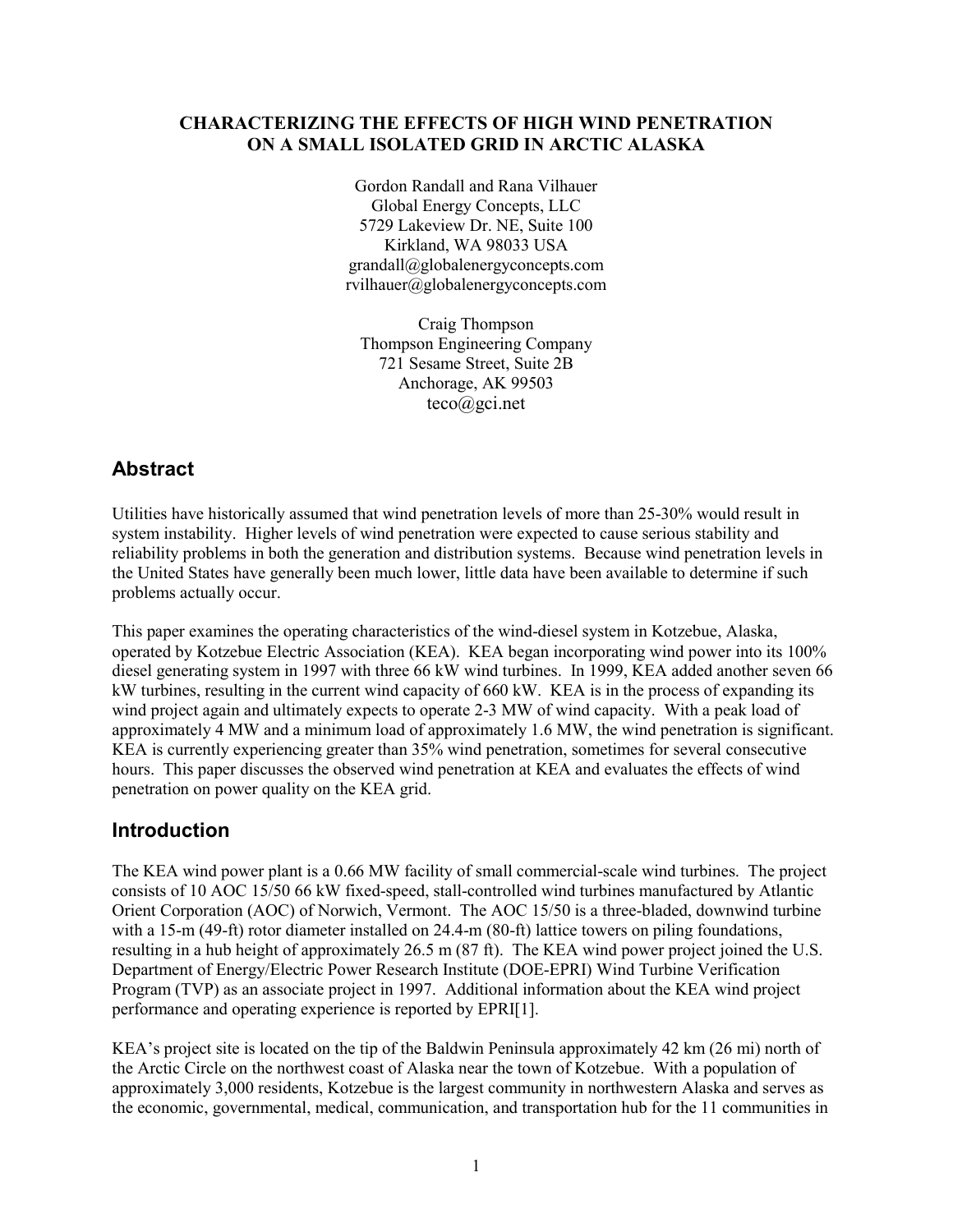the Northwest Arctic Borough, an area roughly the size of Indiana. Figure 1 shows the location of Kotzebue on the Alaska state map.



**FIGURE 1: KOTZEBUE LOCATION MAP**

The only source of generation for the KEA power grid is an 11 MW diesel generating plant consisting of six diesel generators. Normally the diesel plant has only one or two generators operating, with the remaining generators providing redundancy. Typical loads on the grid range between 2 and 3 MW, with a peak load of approximately 4 MW and a minimum load of approximately 1.6 MW. The load varies with the time of day and with climatic conditions.

# **Methodology and Data Used**

For the purpose of this paper, data from August 21 through September 20, 2000 were evaluated. This period was selected because total system load can be somewhat lower during the warmer summer months. The TVP reporting period for the KEA project ends on the  $20<sup>th</sup>$  of the month, so the period evaluated corresponds to one monthly period.

Data for the wind project were generated using the Second Wind Advanced Distributed Monitoring System (ADMS), a commercial supervisory control and data acquisition system (SCADA) that KEA uses to manage and operate the wind project. Parameters measured by the SCADA include turbine production and performance, meteorological data, and a variety of power quality measurements collected by the Second Wind Phaser® power transducers located in each turbine. The Phaser has also been used by TVP to make power quality measurements at other distributed wind projects, as reported by Green [2].

KEA meter readings indicating total system load and production by the diesel generating facility were also available. Wind penetration estimates were calculated by dividing the measured power output from the wind facility by the total KEA system load.

# **KEA Grid Load and Observed Penetration Levels**

Figure 2 presents the diurnal pattern of grid loads during the period evaluated. The solid line indicates the average load for each hour over the month. Minimum and maximum values within the month are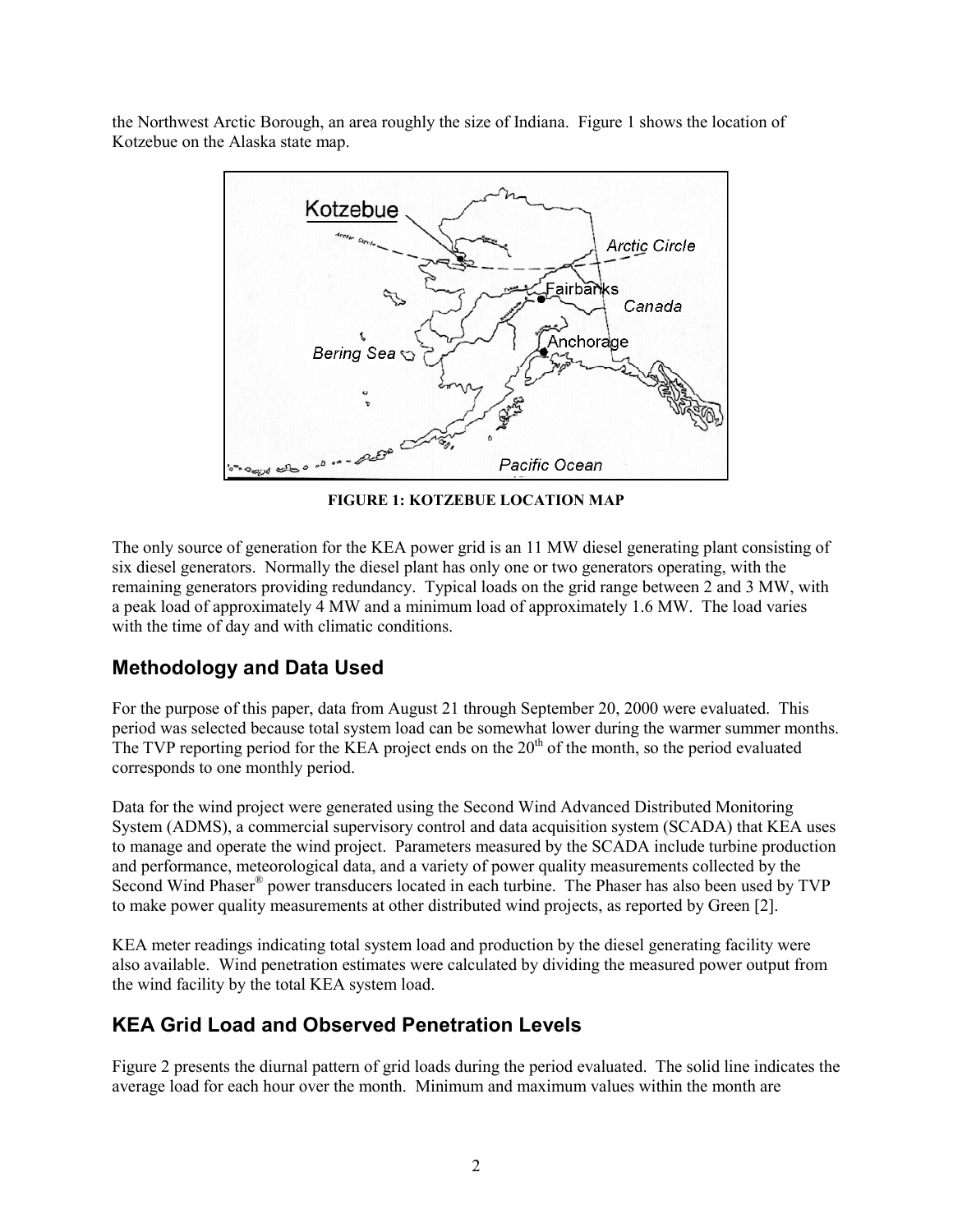indicated with bars off of this line. The approximate capacity of the wind farm (i.e., approximately 660 kW) is also indicated.



**Total System Load, August 21 - September 20, 2000**

#### **FIGURE 2: DIURNAL DISTRIBUTION OF KEA LOAD**

As shown on this figure, grid loads are lowest during early morning hours, usually falling below 2 MW from approximately 1:00 a.m. to 6:00 a.m. The minimum load observed during the month was approximately 1.67 MW. Loads are higher throughout the day, although loads did not exceed 3 MW during the month.

The minimum system load occurred at approximately 4:00 a.m. on August 29, 2000. The highest overall wind penetration of approximately 35% was also measured at this time. Figure 3 presents the wind speed and temperature measured over the time around this event, as well as the calculated wind penetration values. August 29 was an unusually warm morning in Kotzebue, with temperatures exceeding 13 degrees Celsius during the overnight hours. These temperatures were over 3 degrees warmer than measured values for the same time period on other days during the month. In addition, the winds were moderate to strong throughout the early morning hours, exceeding 15 m/s at 4:00 a.m. This combination of high winds and low demand on the KEA grid resulted in the unusually high penetration values.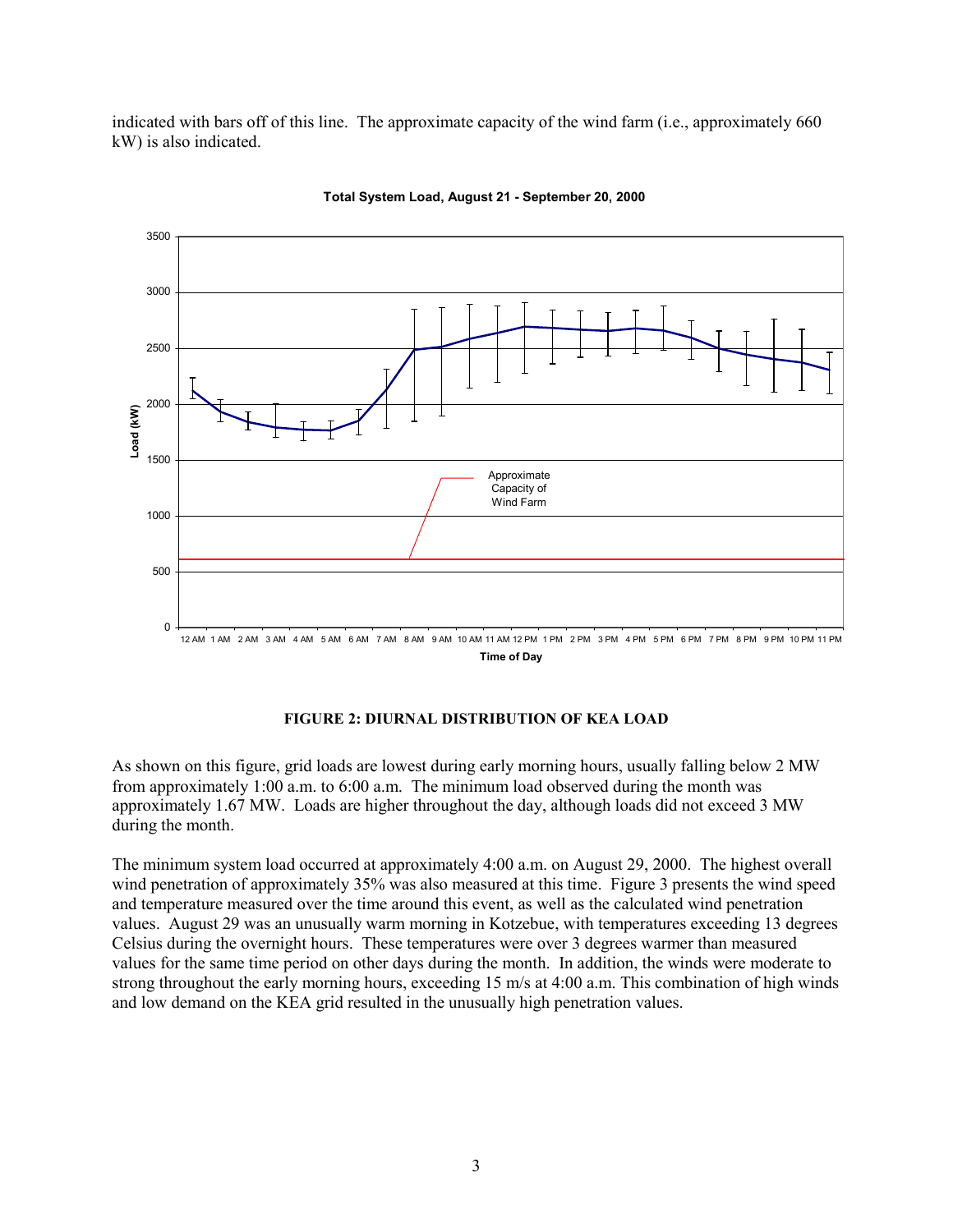

#### **FIGURE 3: AIR TEMPERAURE, WIND SPEED, AND WIND PENETRATION, AUGUST 29, 2000**

In addition to the morning of August 29, penetration values in excess of 25% were observed during the early morning hours for several days following the  $29<sup>th</sup>$ . A summary of the observed penetration values is presented in Table 1. Despite a few periods of high penetration, the overall average penetration for the month was approximately 5.6%. This average is highly influenced by the few significantly higher values. The median penetration for the month was 2.0%. Penetration values of less than 1% were calculated for approximately 46% of the month; penetration values of less than 10% were calculated for approximately 77% of the month.

Overall, penetration varied only slightly with the time of day. During the early morning hours (from midnight to 8:00 a.m.), the median penetration was 0.71%, which is somewhat below the overall median value. This reflects the generally lower wind speeds during this period, with the exception of August 29 and the days immediately thereafter. However, the early morning average penetration was 6.0%, reflecting the lower energy demand during this period. The opposite trend was seen during evening hours, with a higher 3.1 % median penetration due to higher winds but a lower 5.3 % average penetration because of higher energy demand.

Overall wind penetration values are presented graphically in Figure 4.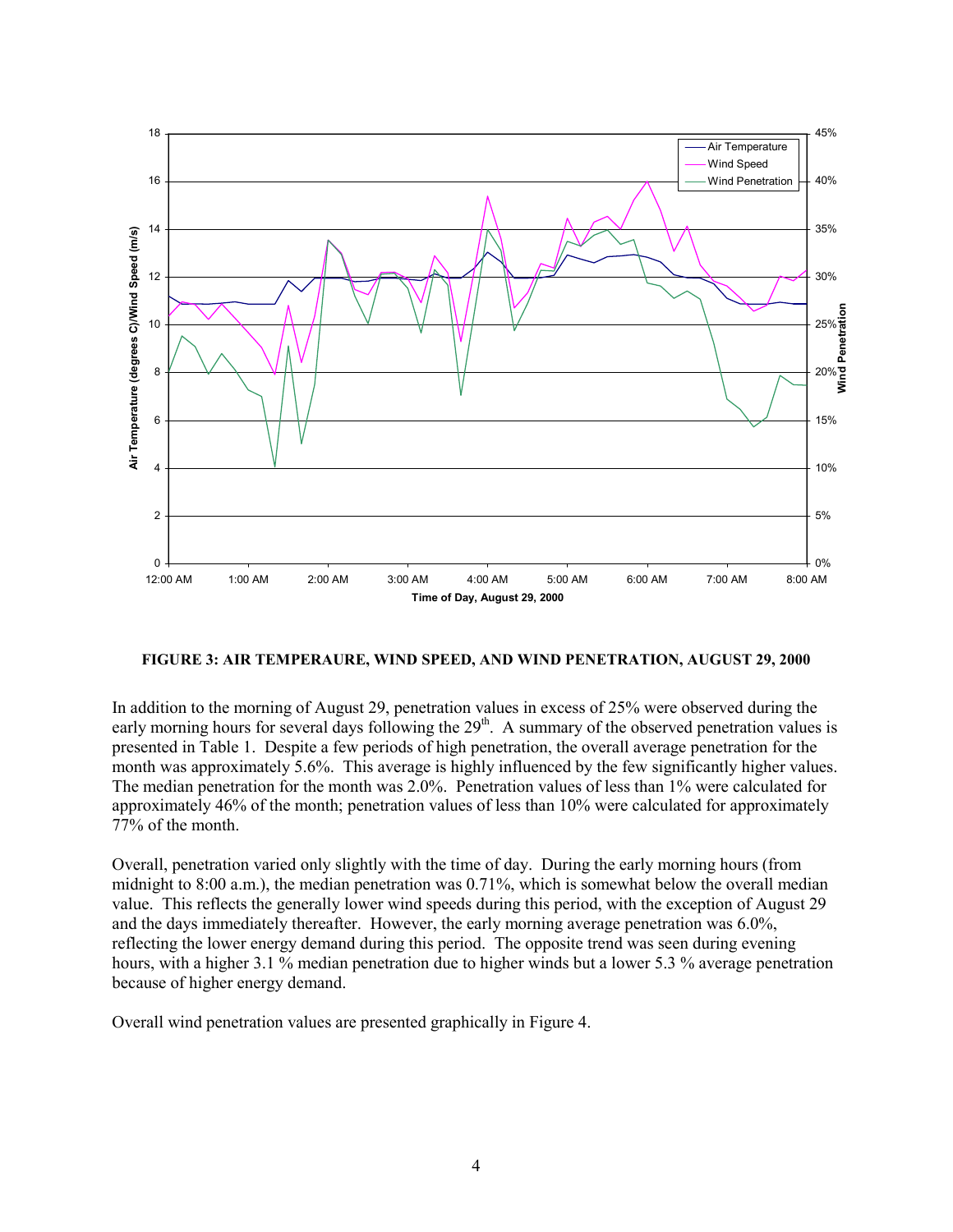|                                        |         | <b>Early Morning</b> | Day                                  | <b>Evening</b><br>(5 p.m. - |
|----------------------------------------|---------|----------------------|--------------------------------------|-----------------------------|
| <b>Parameter</b>                       | Overall |                      | (12 a.m. - 8 a.m.) (8 a.m. - 5 p.m.) | 12 a.m.                     |
| Maximum penetration                    | 35.3%   | 35.3%                | 24.5%                                | 24.2%                       |
| Average penetration                    | 5.6%    | 6.0%                 | 5.4%                                 | 5.3%                        |
| Median penetration                     | $2.0\%$ | 0.7%                 | 2.0%                                 | 3.0%                        |
| Time with less than 1%<br>penetration  | 46.2%   | 50.5%                | 46.8%                                | 40.5%                       |
| Time with less than 10%<br>penetration | 77.1%   | 74.6%                | 76.9%                                | 80.4%                       |
| Time with less than 20%<br>penetration | 92.9%   | 91.0%                | 93.4%                                | 95.0%                       |

**TABLE 1: SUMMARY OF WIND PENETRATION VALUES**



**FIGURE 4: WIND PENETRATION PERCENTILES**

## **Power Quality at High Penetration**

A variety of power quality parameters are measured by the Phasers and recorded in the SCADA system or can be calculated from the measured values. These parameters include (among others) line voltage, voltage imbalance, total demand distortion, and frequency deviation. The following section presents an overview of how each of these parameters varied as the wind penetration increased. Power quality measurements described in this section were recorded by the Phaser at Turbine 8. This turbine was used in power performance testing conducted at the site, and the Phaser recorded a wider range of parameters than those at the other turbines. The measurements at this turbine are believed to be representative of the rest of the wind farm.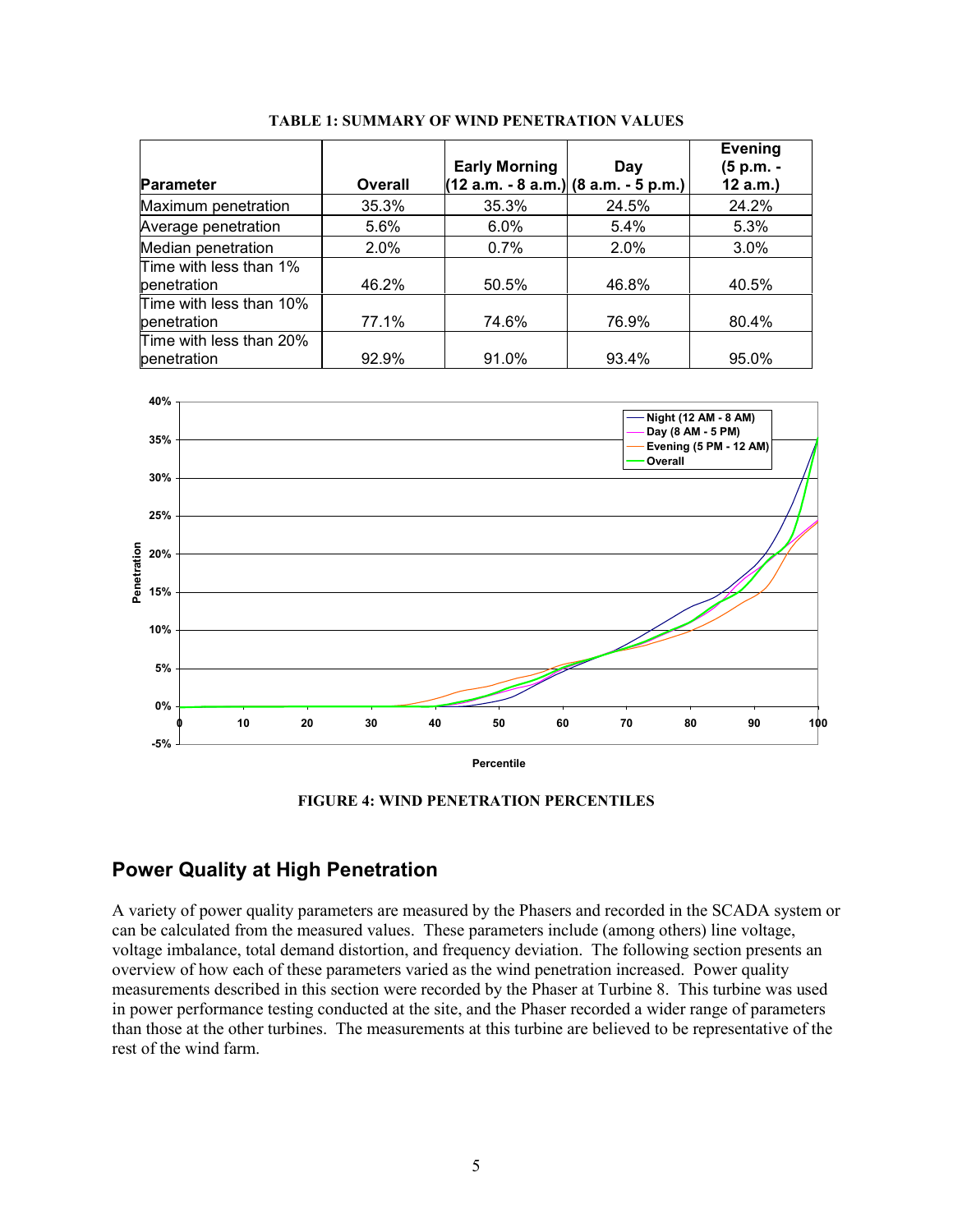For the purpose of this analysis, data were used only when the wind facility was on-line and producing at least 200 kW of power. Below this output level, it was assumed that any irregularities in power quality measurements would be caused by sources other than the wind farm.

#### **Voltage**

Figure 5 presents a scatter plot of 10-minute average voltages compared to the wind penetration values. The nominal voltage for the grid is 480 V. As shown, the measured voltage exceeded the nominal value by up to approximately 20 V during the time period evaluated. However, no relationship can be seen between voltage and wind penetration. At the highest penetration levels, voltage was closer to nominal than at some lower penetration values. Consequently, it appears that any effect on line voltage caused by high penetration is dwarfed by effects external to the wind farm, and possibly by effects caused by the wind farm independent of the penetration level.



**FIGURE 5: AVERAGE VOLTAGE VS. WIND PENETRATION**

### **Voltage Imbalance**

Figure 6 presents a scatter plot of 10-minute average voltage imbalance compared to the wind penetration values. There is relatively little scatter in the measured values, with a range between about 18.2 V and 19.6 V. No relationship can be seen between wind penetration and voltage imbalance.

#### **Total Demand Distortion**

Figure 7 presents a scatter plot of 10-minute average total demand distortion compared to the wind penetration values. There appears to be a slight inverse relationship between wind penetration and total demand distortion; however, the relationship is not strong and may be more related to other factors. Regardless, no adverse effect on total demand distortion is observed as wind penetration increases.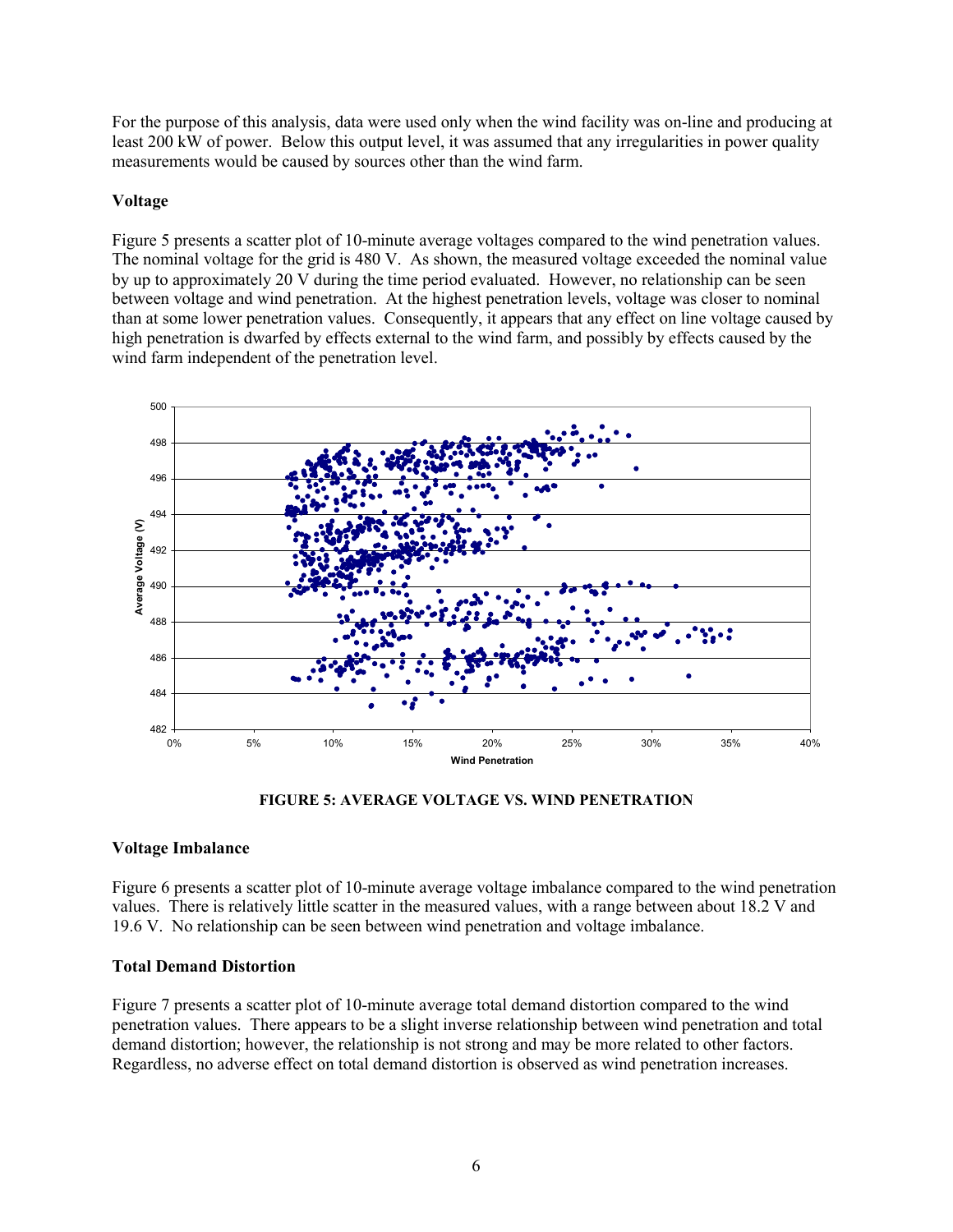## **Frequency Deviation**

Figure 8 presents a scatter plot of 10-minute average frequency deviation compared to the wind penetration values. As shown, the frequency deviation appears to remain relatively constant as wind penetration levels increase.



**FIGURE 6: VOLTAGE IMBALANCE VS. WIND PENETRATION**



**FIGURE 7: TOTAL DEMAND DISTORTION VS. WIND PENETRATION**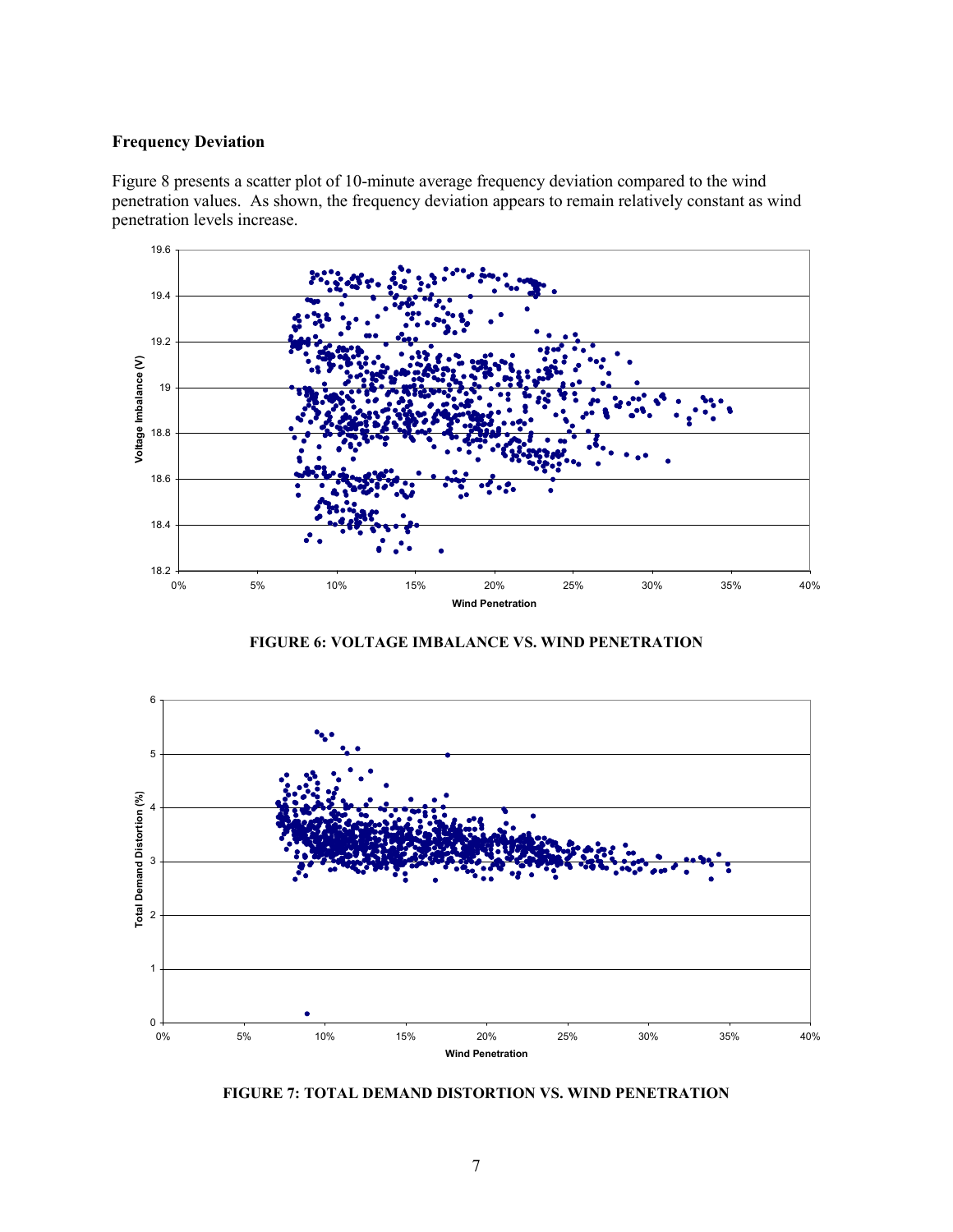



## **Conclusions**

Based on measurements collected between August 21 and September 20, 2000, there is no apparent adverse effect on power quality on the KEA grid as wind penetration increases. During this period, wind penetration reached a maximum level of approximately 35%. It is unlikely that wind penetration will significantly exceed 35% at KEA with the current wind turbine capacity, as the highest observed penetration levels occurred during time periods with a combination of high winds and low system load.

KEA plans on expanding the wind farm in the near future. Current plans for expansion include addition of two AOC 15/50 turbines during the summer of 2001. With these additional turbines, wind penetration could reach maximum levels of approximately 45%. Eventually, KEA plans to increase wind generation capacity to a total of 2 to 3 MW.

## **References**

- 1. *Kotzebue Electric Association Wind Power Project First-Year Operating Experience: 1999-2000*, U.S. Department of Energy - EPRI Wind Turbine Verification Program, EPRI 1000957, December 2000.
- 2. Green, J., VandenBosche, J., Lettenmaier, T., Randall, G., Wind, T. *Power Quality of Distributed Wind Projects in the Turbine Verification Program.* WindPower 2001 Proceedings, AWEA, Washington, DC, June 2001.